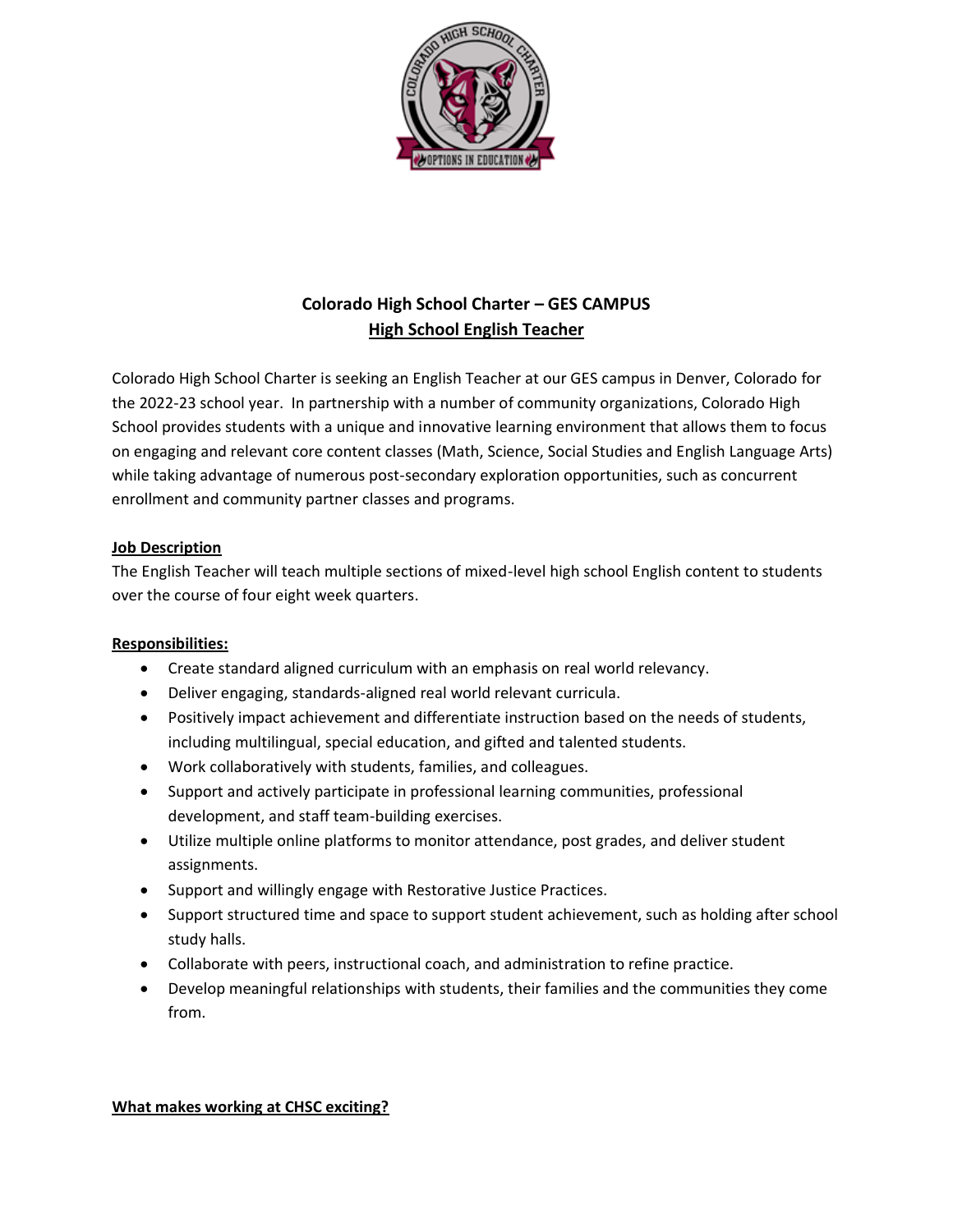

- Social emotional support for students to remove barriers in and out of the classroom so ALL students can be successful.
- A great staff culture that regularly celebrates student and staff achievement.
- 4-day school week with alternating Fridays off to promote work/life balance.

## **What do we look for in candidates?**

- Candidates from diverse backgrounds and/or bilingual in English/Spanish are strongly encouraged to apply for this position.
- You are committed to equitable and inclusive practices.
- You have experience or a strong desire to work with young people who have struggled personally or academically in traditional school settings.
- Coachable team player.

## **Qualifications**

## **Required:**

- One of the following:
	- o Subject matter endorsement on a Colorado teaching license
	- o Bachelor's degree or higher with major in subject matter
	- o 36 semester credit hours in subject matter
	- o Passing score in subject matter on Praxis exam
- Strong knowledge of teaching methods, learning styles and educational research related to secondary learners
- Ability to create curriculum, performance tasks, and assessments with state content standards
- Strong communication, organization, and planning skills
- Strong interpersonal skills with the ability to build rapport quickly, facilitating positive relationships with students and coworkers
- Problem solving skills
- Permanent US work authorization

#### **Desired:**

• Experience working with young people who have struggled personally or academically in conventional school settings.

#### **Compensation**